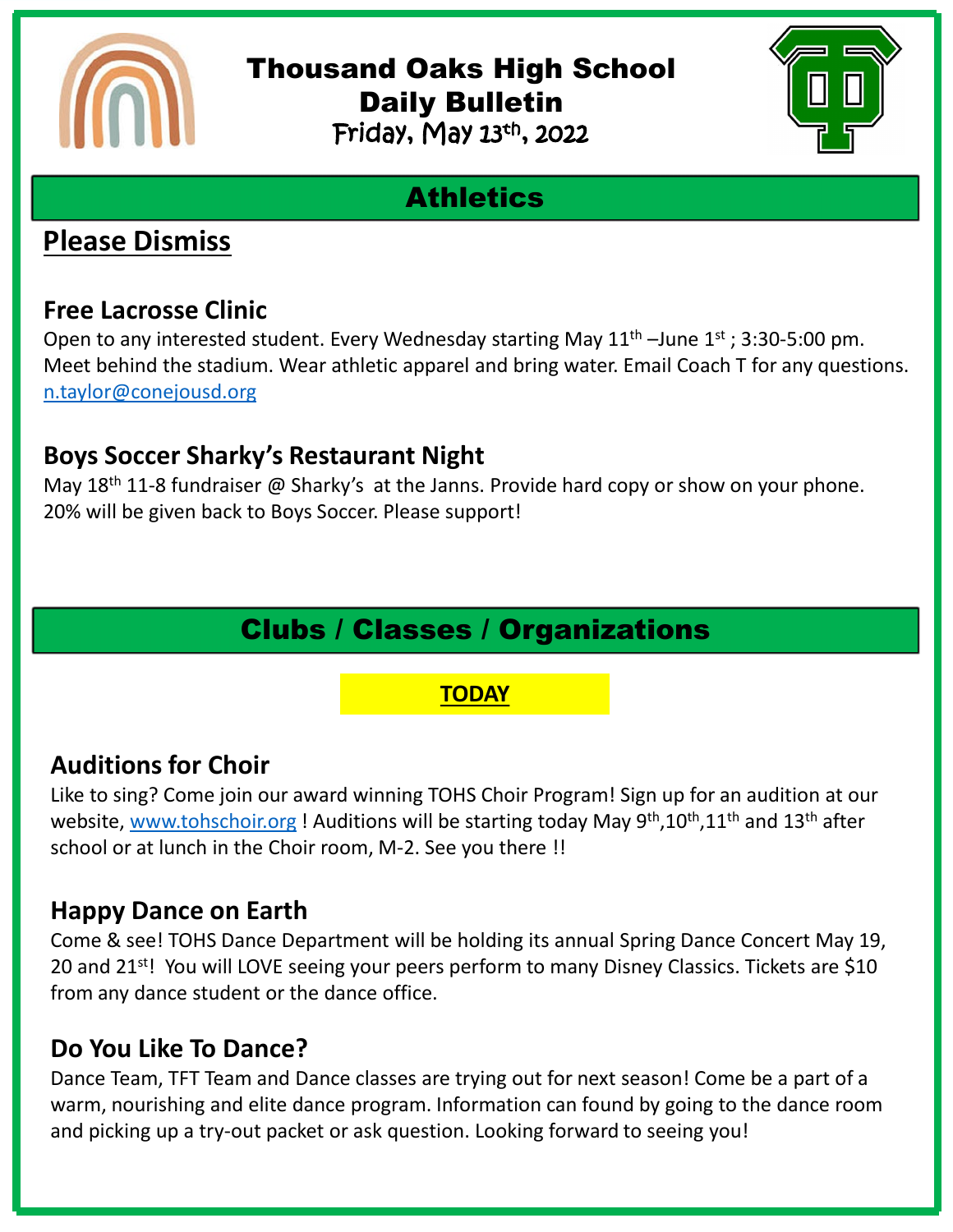

Thousand Oaks High School Daily Bulletin Friday, May 13<sup>th</sup>, 2022



# Clubs / Classes / Organizations

#### **Peer Mentoring Sock Drive**

Bring all kinds of unused socks to your  $2^{nd}$  period class May  $2^{nd}$  - May  $13^{th}$  to benefit Harbor House. This local organization cares for the homeless and those in need.

## **Senior Gram Candy Leis**

Congratulate the graduating seniors with a candy lei and personalized note from you! They will be sold for \$7 in the student store and online from April  $25^{th}$  – May  $25^{th}$ 

## **Jostens Cap + Gown and Senior Yard Signs**

Attention Seniors! On Wednesday, May  $18<sup>th</sup>$  please pick up your cap + gown, at the Student Store during nutrition, Lunch, and after 2:30. NOT DURING CLASS TIME!!!

#### **2022 Senior Picnic**

Wednesday, May 25<sup>th</sup> is Senior Picnic is at Vasa Park. Come enjoy yummy food, pool, waterslide, picnic games, obstacles course, double surf wave flip slide and dance in a foam wonderland. Start your Senior celebration with a great one and purchase your ticket at the student store for \$60.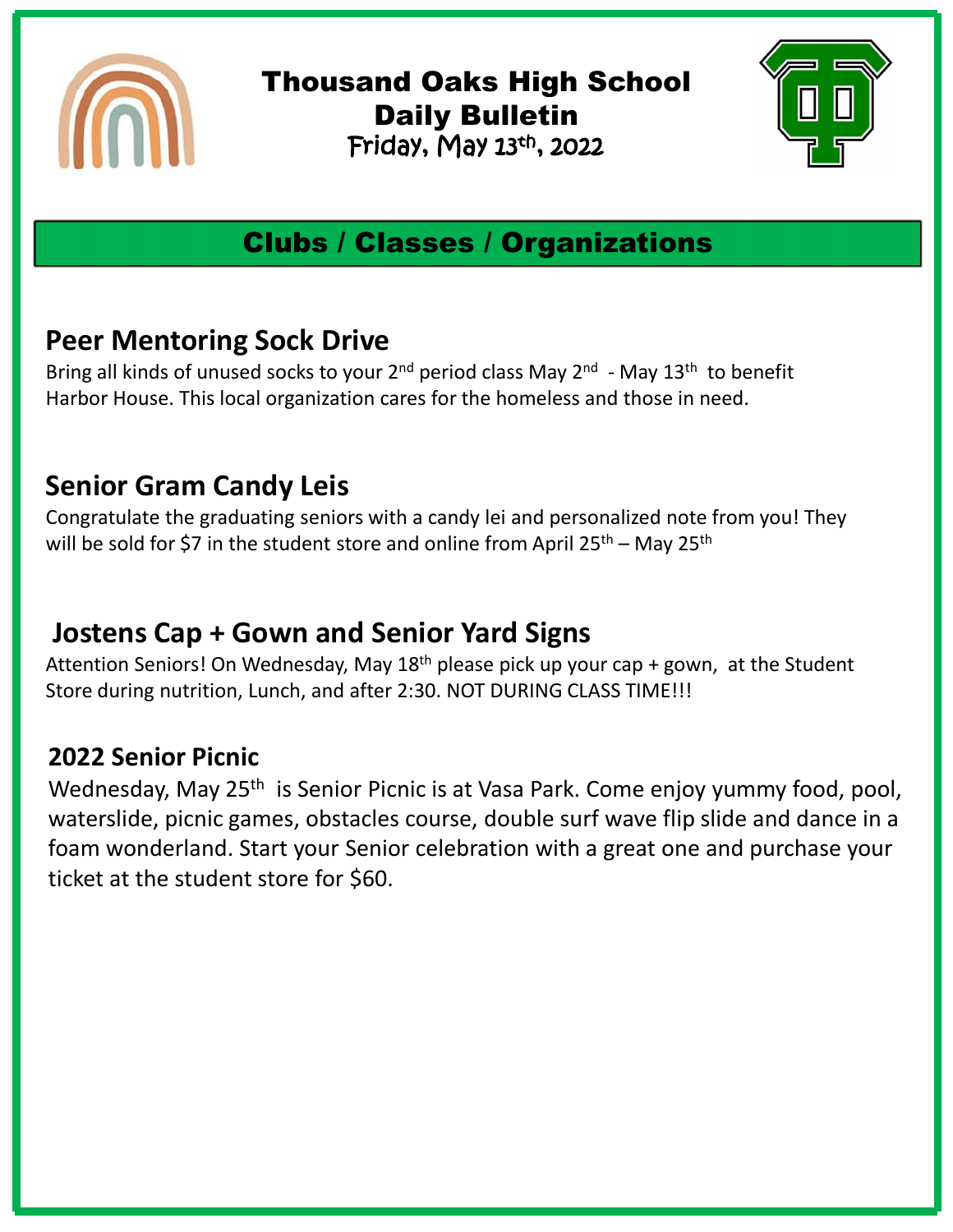

# Thousand Oaks High School Daily Bulletin

Friday, May 13<sup>th</sup>, 2022



#### Career Education

**UPCOMING / ONGOING**

**Guest Speakers:**

All are welcome $\odot$  Majors students **ALL CAREER EXPLORATION MEETINGS ARE HELD DURING LUNCH** 



Email Mr. Harris with any question about Majors, **[dharris@conejousd.org](mailto:dharris@conejousd.org)** . Mr. Harris is located in the CCC.

#### **Join The Majors Program**

Majors Program enrollment for 2022-2023 is now open! Scan the QR Code on flyers posted through campus. Applications are also available in the CCC (D2).